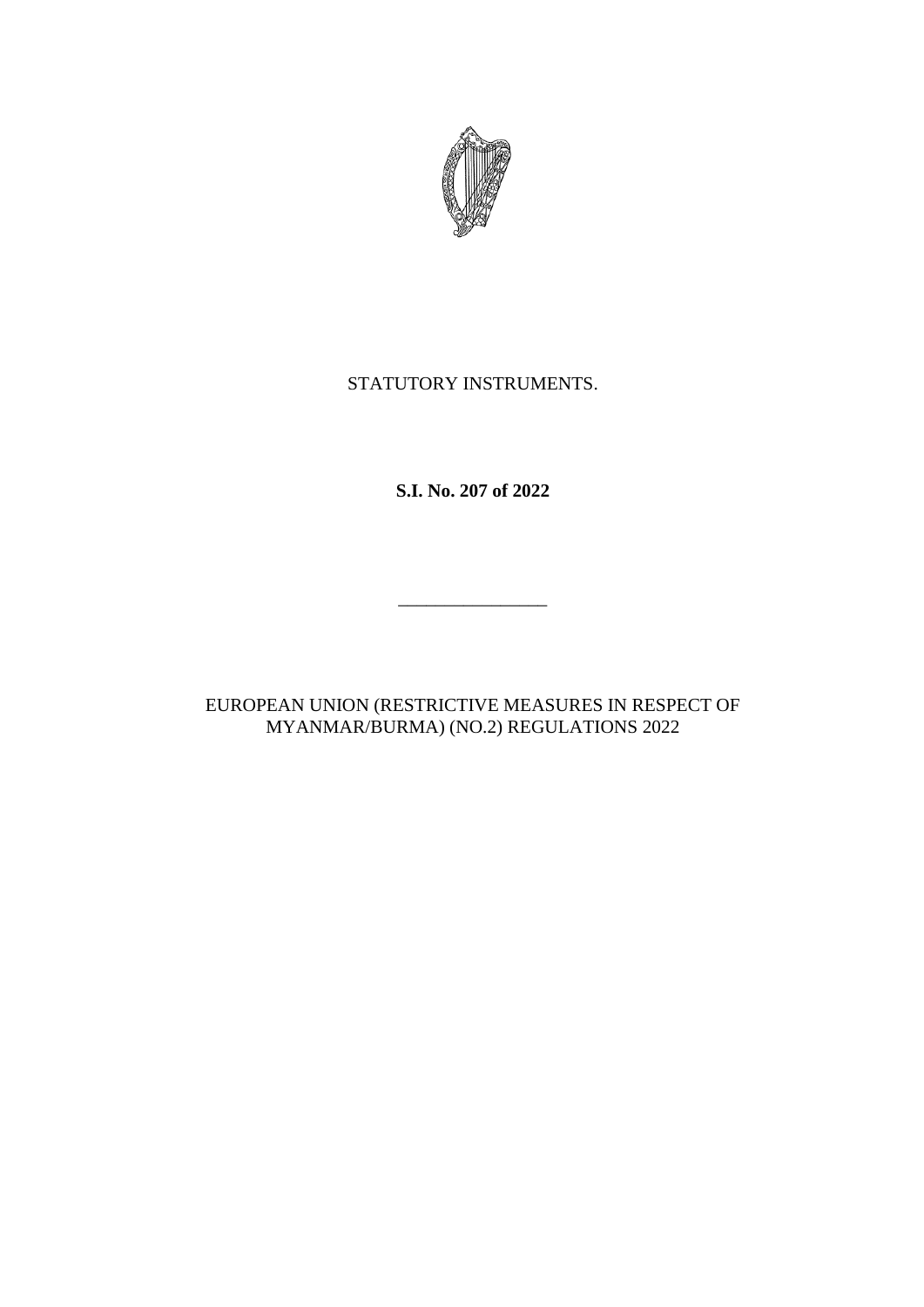## S.I. No. 207 of 2022

#### EUROPEAN UNION (RESTRICTIVE MEASURES IN RESPECT OF MYANMAR/BURMA) (NO.2) REGULATIONS 2022

I, PASCHAL DONOHOE, Minister for Finance in exercise of the powers conferred on me by section 3 of the European Communities Act 1972 (No. 27 of 1972) and for the purpose of giving full effect to Council Regulation (EU) No.  $401/2013$  of 2 May  $2013<sup>1</sup>$ , hereby make the following regulations:

1. These Regulations may be cited as the European Union (Restrictive Measures in respect of Myanmar/Burma) (No.2) Regulations 2022.

## 2. (1) In these Regulations -

"Council Regulation" means Council Regulation (EU) No. 401/2013 of 2 May  $2013<sup>1</sup>$  as amended by the European acts specified in Schedule 1;

"European act" means an act adopted by an institution of the European Union or an institution of the European Communities.

(2) A word or expression which is used in these Regulations and which is also used in the Council Regulation has, unless the context otherwise requires, the same meaning in these Regulations as it has in the Council Regulation.

3. (1) A person who contravenes a provision of the Council Regulation specified in Part 1 of the Schedule 2 shall be guilty of an offence.

(2) A person who contravenes a condition of an authorisation granted under a provision of the Council Regulation specified in Part 2 of the Schedule 2 shall be guilty of an offence.

- 4. A person who is guilty of an offence under Regulation 3 shall be liable
	- (*a*) on summary conviction, to a class A fine or to imprisonment for a term not exceeding 12 months or both, or
	- (*b*) on conviction on indictment, to a fine not exceeding  $\epsilon$ 500,000 or to imprisonment for a term not exceeding 3 years or both.

5. A competent authority in the State, following such consultation as it considers necessary with other competent authorities, for the purposes of the administration and enforcement of the Council Regulation or these Regulations, may give in writing such directions to a person as it sees fit.

<sup>1</sup> OJ No. L 121, 3.5.2013, p. 1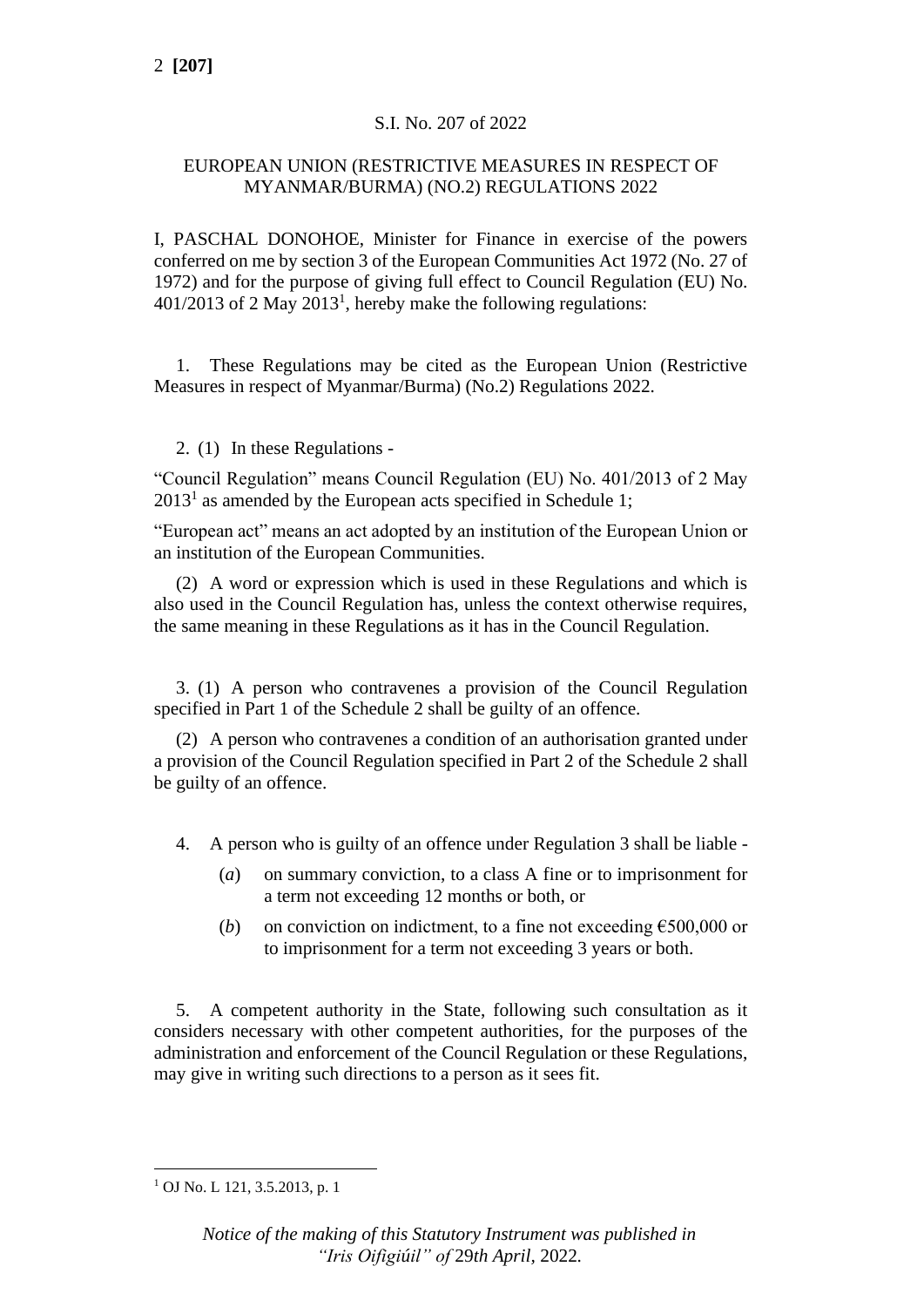6. A person who fails to comply with a direction given under Regulation 5 within the time specified in the direction shall be guilty of an offence and shall be liable on summary conviction to a class A fine or to imprisonment for a term not exceeding 6 months or both.

7. Where an offence under these Regulations is committed by a body corporate and is proved to have been so committed with the consent or connivance of or to be attributable to any neglect on the part of any person, being a director, manager, secretary or other officer of the body corporate, or a person who was purporting to act in such capacity, that person shall, as well as the body corporate, be guilty of an offence and shall be liable to be proceeded against and punished as if he or she were guilty of the first-mentioned offence.

8. (1) Proceedings for an offence under these Regulations in relation to an act committed outside the State may be taken in any place in the State and the offence may for all incidental purposes be treated as having been committed in that place.

(2) Where a person is charged with an offence referred to in paragraph (1), no further proceedings in the matter (other than any remand in custody or on bail) may be taken except by or with the consent of the Director of Public Prosecutions.

- (3) In proceedings for an offence referred to in paragraph (1)
	- (*a*) a certificate purporting to be signed by an officer of the Department of Foreign Affairs and stating that a passport was issued by that Department to a person on a specified date, and
	- (*b*) a certificate that is signed by an officer of the Minister for Justice and stating that, to the best of the officer's knowledge and belief, the person has not ceased to be an Irish citizen,

is evidence that the person was an Irish citizen on the date on which the offence is alleged to have been committed, and is taken to have been signed by the person purporting to have signed it, unless the contrary is shown.

(4) A person who has been acquitted or convicted of an offence in a place outside the State shall not be proceeded against for an offence under these Regulations in relation to an act committed outside the State consisting of the conduct, or substantially the same conduct, that constituted the offence of which the person has been acquitted or convicted.

9. The European Union (Restrictive Measures in respect of Myanmar/Burma) Regulations 2022 (S.I. No. 97 of 2022) are revoked.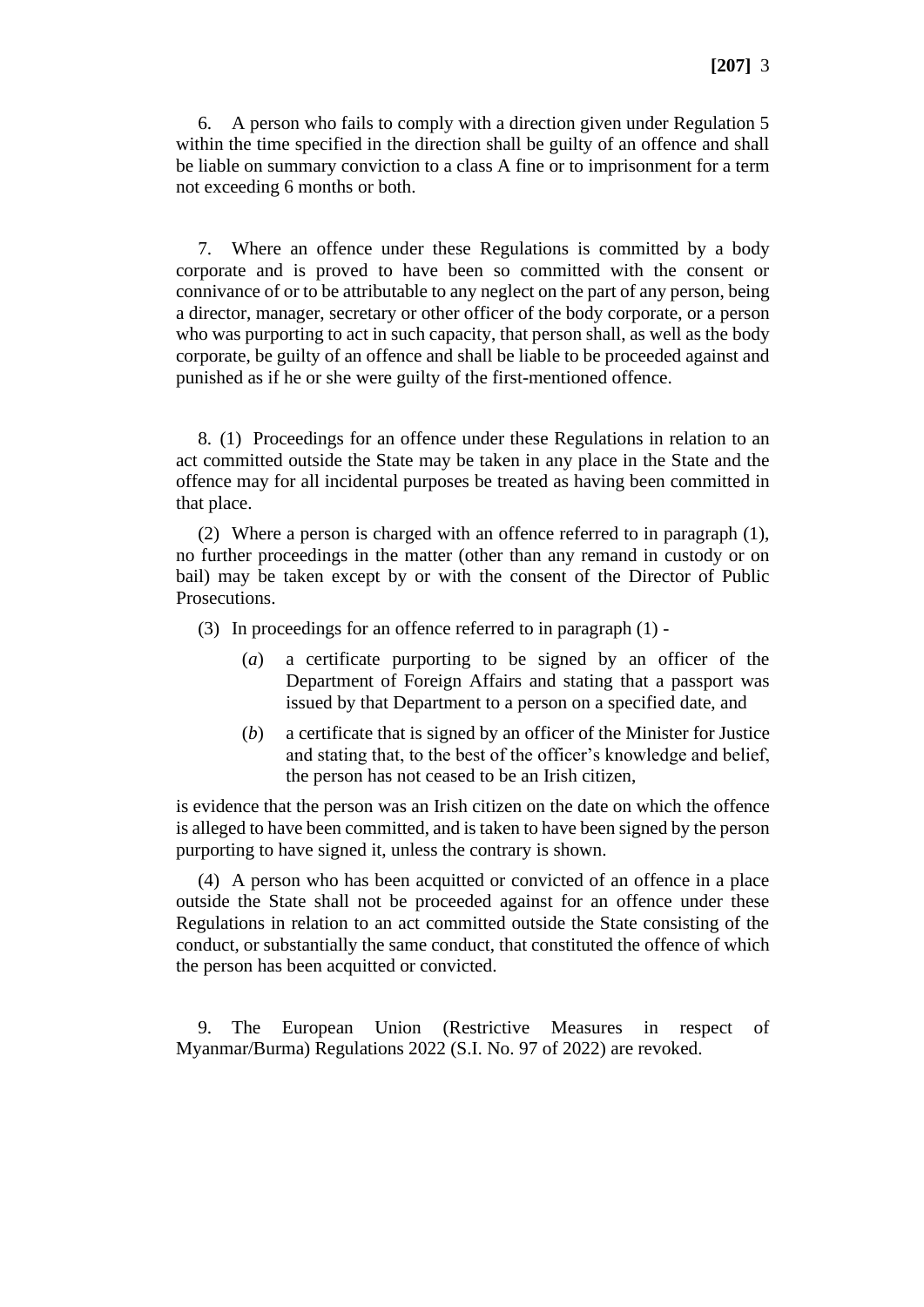# **Schedule 1**

## **Council Regulation**

- 1. Council Regulation (EU) No  $401/2013$  of 2 May  $2013<sup>2</sup>$
- 2. Council Regulation (EU)  $2018/647$  of 26 April  $2018<sup>3</sup>$
- 3. Council Implementing Regulation (EU) 2018/898 of 25 June 2018<sup>4</sup>
- 4. Council Implementing Regulation (EU) 2018/1117 of 10 August 2018<sup>5</sup>
- 5. Council Implementing Regulation (EU) 2018/2053 of 21 December 2018<sup>6</sup>
- 6. Council Implementing Regulation (EU) 2019/672 of 29 April 2019<sup>7</sup>
- 7. Commission Implementing Regulation (EU) 2019/1163 of 5 July 2019<sup>8</sup>
- 8. Council Implementing Regulation (EU) 2020/562 of 23 April 2020<sup>9</sup>
- 9. Council Regulation (EU) 2021/479 of 22 March 2021<sup>10</sup>
- 10. Council Implementing Regulation (EU) 2021/480 of 22 March 2021<sup>11</sup>
- 11. Council Implementing Regulation (EU) 2021/638 of 19 April 2021<sup>12</sup>
- 12. Council Implementing Regulation (EU) 2021/706 of 29 April 2021<sup>13</sup>
- 13. Council Implementing Regulation (EU) 2021/998 of 21 June 2021<sup>14</sup>
- 14. Council Implementing Regulation (EU) 2022/239 of 21 February 2022<sup>15</sup>
- 15. Council Implementing Regulation (EU) 2022/662 of 21 April 2022<sup>16</sup>

- $3$  OJ No. L 108, 27.4.2018, p. 1
- $^{4}$  OJ No. L 160 I, 25.6.2018, p. 1
- <sup>5</sup> OJ No. L 204, 13.8.2018, p. 9
- <sup>6</sup> OJ No. L 327 I, 21.12.2018, p. 1
- $7$  OJ No. L 114, 30.4.2019, p. 1
- <sup>8</sup> OJ No. L 182, 8.7.2019, p. 33
- <sup>9</sup> OJ No. L 130, 24.4.2020, p. 23
- $10$  OJ No. L 99, 22.3.2021, p. 13  $11$  OJ No. L 99, 22.3.2021, p. 15
- <sup>12</sup> OJ No. L 132, 19.4.2021, p. 1
- <sup>13</sup> OJ No. L 147, 30.4.2021, p. 1
- $14$  OJ No. L 219 I, 21.6.2021, p. 45
- <sup>15</sup> OJ No. L 40, 21.2.2022, p. 10
- <sup>16</sup> OJ No. L 121, 22.4.2022, p. 1

 $^{2}$  OJ No. L 121, 3.5.2013, p. 1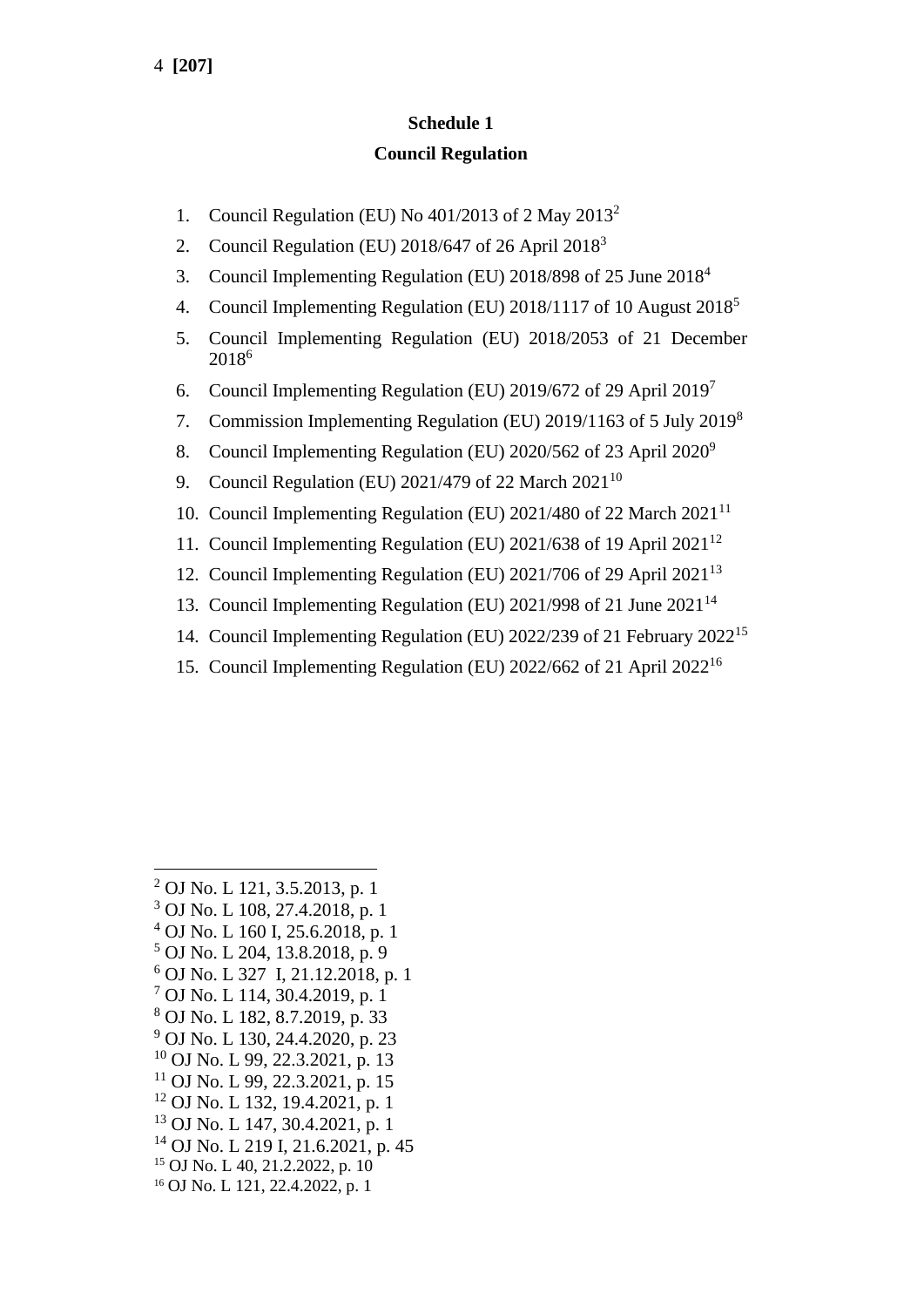# **Schedule 2**

#### **Part 1**

## **Contravention of Provision of Council Regulation**

Article 2 Article 3 Article 3a Article 3b (1) Article 3c Article 4a Article 4(d)(3) Article 4(d)(4) Article 4e (1) Article 4g Article 4h

#### **Part 2**

## **Authorisation under Provision of Council Regulation**

Article 3b (1) Article 4 Article 4b (1) Article 4c (1) Article 4d (1)



GIVEN under my Official Seal, 27 April, 2022.

PASCHAL DONOHOE, Minister for Finance.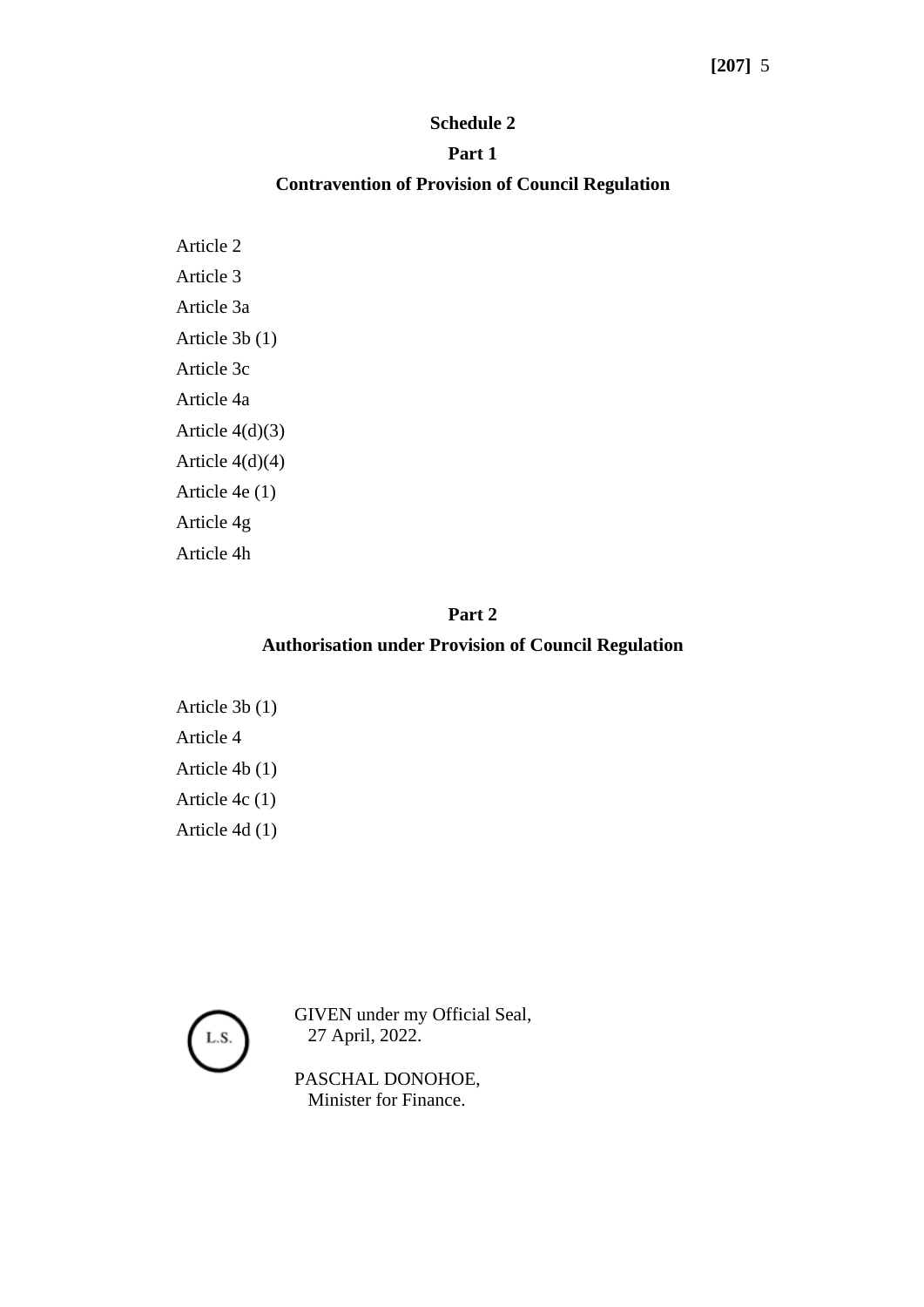## EXPLANATORY NOTE

#### (*This note is not part of the Instrument and does not purport to be a legal interpretation*.)

These Regulations provide for the enforcement of restrictive measures contained in Council Regulation (EU) No. 401/2013 of 2 May 2013 as amended, regarding restrictive measures concerning Myanmar/Burma.

The Regulations provide that competent authorities of the State may issue directions for the purpose of giving full effect to the sanctions.

The Regulations create offences for breach of the Council Regulations or for failure to comply with the directions of competent authorities of the State with regard to implementation of the sanctions and provide for appropriate penalties.